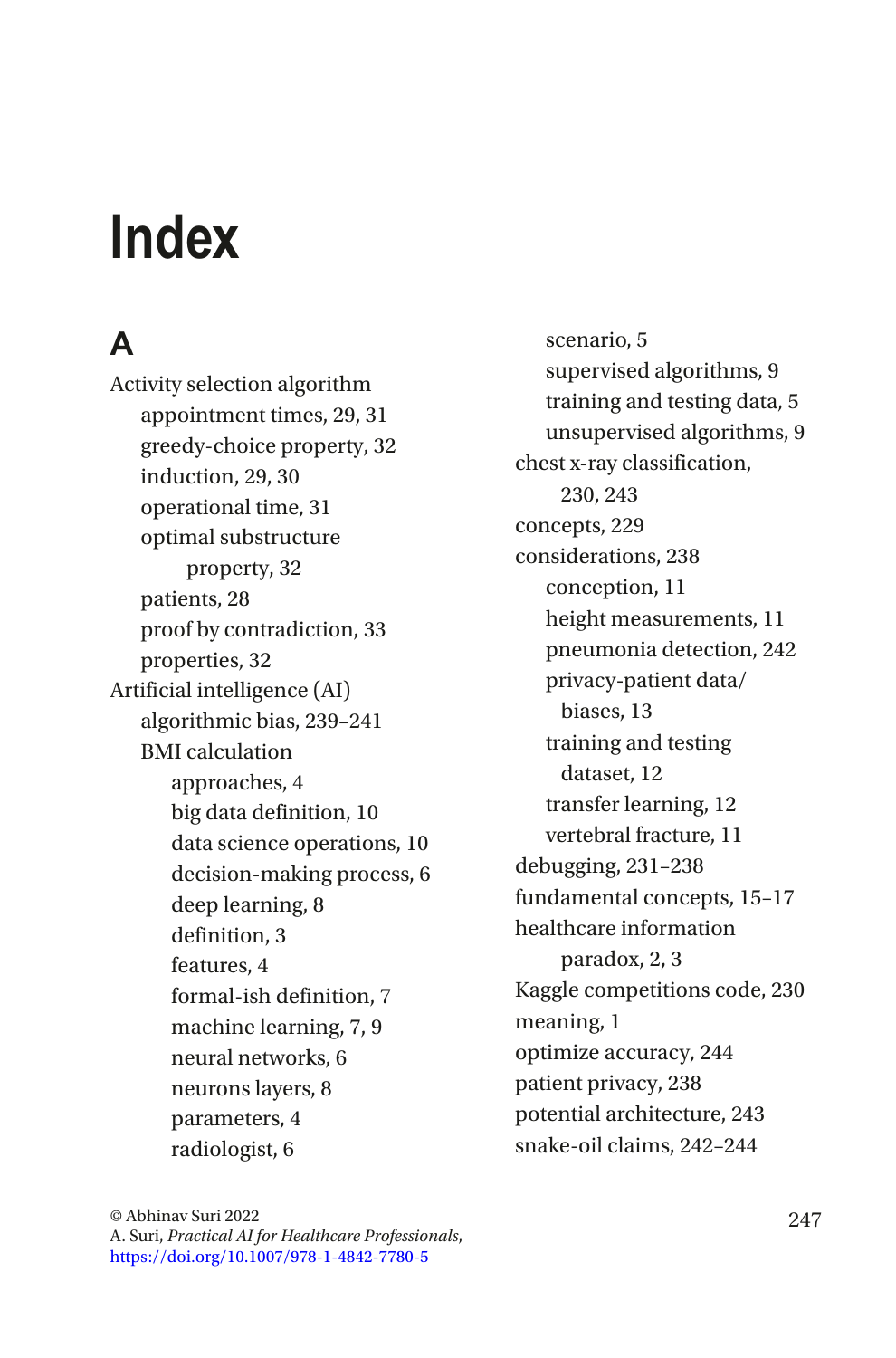Artificial neural networks (ANNs) backpropagation, 114 biological neuron, 111 classification/regression tasks, 115 components, 115 convolutions AlexNet, 119 convolutional operation on, 117 filters, 116 ImageNet, 119 max pooling, 118 meaning, 116 transfer learning, 119 hyperparameters, 115 input layer, 113 intermediate representation, 110 learning rate, 114 multilayer perceptron, 113 neural networks, 110 neurons, 110 perceptrons, 112, 114 RCNNs, LSTMs/RNNs, GANs, 120, 121 softmax, 113 weights/biases, 111

### **B**

Bagging, 101 Big data/data science, 10, 11 Brute-force approach, 21

### **C**

Callback method EarlyStopping, 196, 197 get\_callbacks method, 193, 194 TensorBoard visualization, 195, 196 Central processing units (CPU), 18 Clustering dimensionality reduction, 104 k-Means clustering, 104–108 convergence, 104, 105 dendrogram, 107 elbow plot, 106 prior knowledge, 105, 106 silhouette score, 107 squared errors (WSS), 106 variations, 107 machine learning, 103 principal components analysis, 108–110 Computational thinking algorithmic thinking, 17 algorithms/class, 25 activity selection algorithm, 28–33, 35 approximation algorithms, 38 Big O notation, 36 comparison check, 35 data structures, 38 Fibonacci numbers, 37 function header/ parameters, 35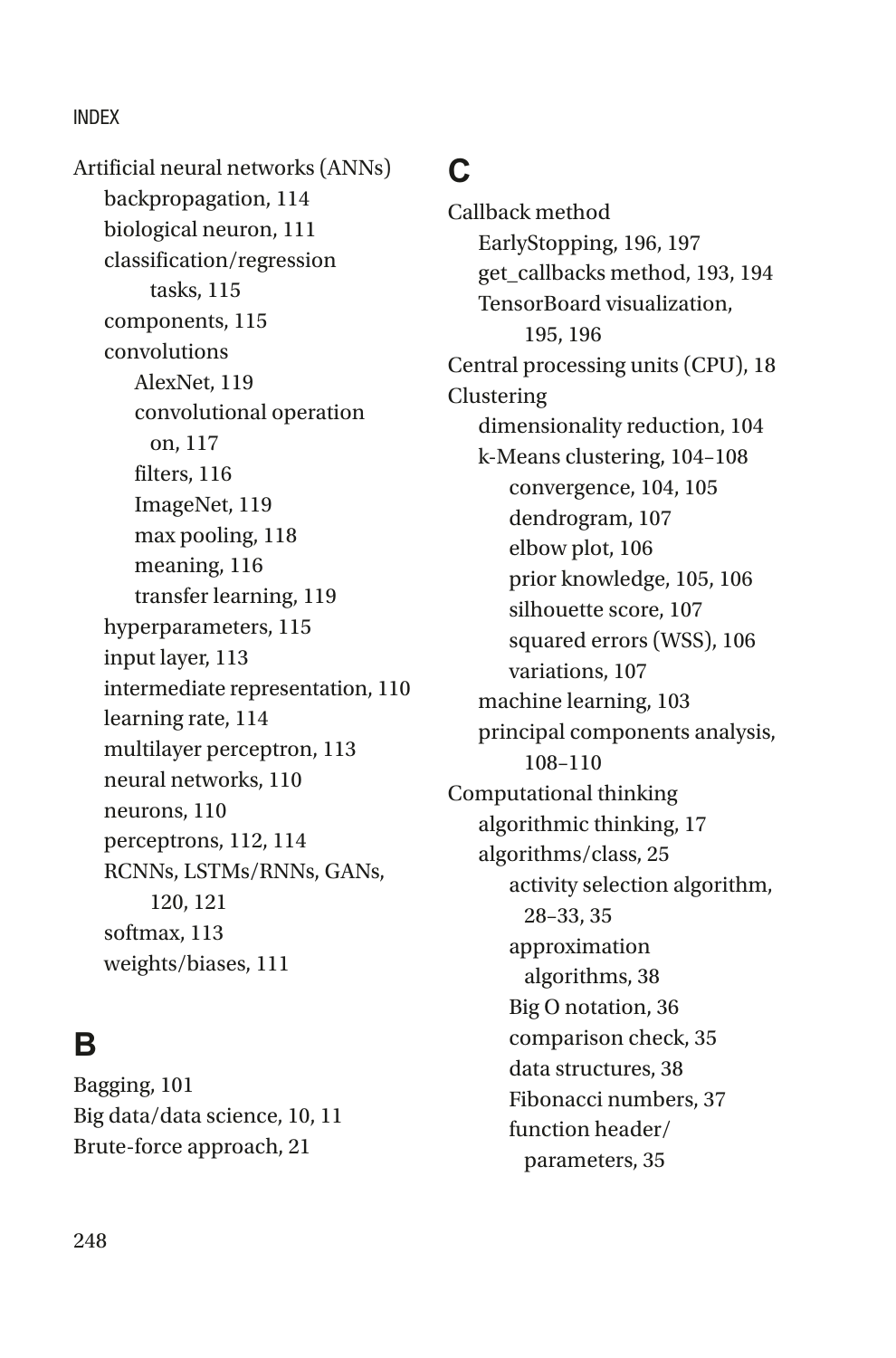graph algorithms, 37 random access memory, 34 repetitive operations, 34 sorting algorithms, 36 sort operation, 36 stable matching, 26–28 strings, 38 time step operation, 34 brute-force approach, 21 calculation, 19 complexity classes, 24 computer memory, 18 conceptual perspective, 18 greedy algorithm, 22 input/output, 19 looser constraints/shortcuts, 24 MRI scans, 19 NP-Hard problems, 24 numerical operations, 18 output device, 18 possible combination, 21 potential problems, 23 recursion, 22 traditional algorithmic methods, 20 training data, 19, 20 Convolutional neural network (CNN) backpropagation process, 191 binary cross entropy formula, 191 callback (*see* Callback method) components, 185 convolutional part activation function, 186 Conv2D method, 185

filters, 185 max pooling, 187, 189 parameters, 186 RGB color images, 186 sequential model, 186 data generators/augmenting images arguments, 177, 178 create\_generators method, 178, 180 dataframes, 172 ImageDataGenerator, 174, 175 load images from, 172 neural network libraries, 172 parameters, 177 pneumonia and normal cases, 180 test generators, 173 train\_generator.next(), 181 dense part, 189 DICOM images, 226 evaluation (SmallNet *vs.* VGG16) classification report, 219 confusion matrix, 219 get\_stats method, 219 load\_model method, 220 roc\_curve method, 219 RocCurveDisplay method, 220 scikit-learn metrics, 219 SmallNet classification report, 222 statistics, 218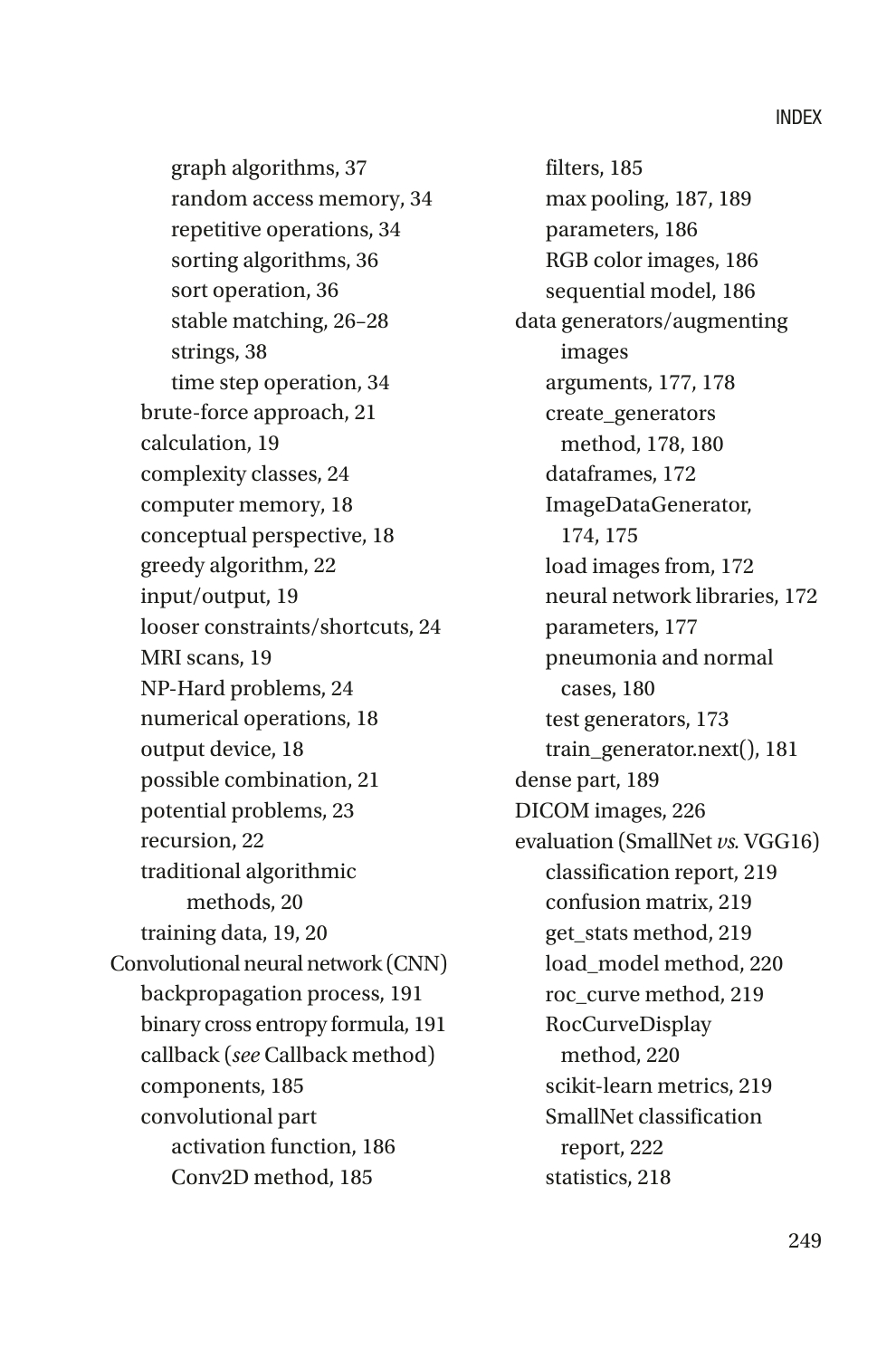test generator, 219 VGG16 classification report, 221 external image, 223–227 fit\_model method, 225 fit/smallnet method architecture output, 200 max pooling layers, 201 methods, 198 model.fit, 201 model layers, 197 plot\_model method, 199 TensorBoard, 203 training model, 201, 202 Grad-CAM (*see* Grad-CAM technique) gradcam issues, 225 loss function, 191 metrics, 193 optimizer model, 192 perceptrons, 190 project setup colab setup, 164 download data, 165–167 relevant tasks, 164 pydicom.dcmread(), 227 radiologist's opinion, 227 ReLU activation function graphs, 190, 191 sigmoid function, 190 SmallNet architecture, 184 Convolutional neural network (CNN) (*cont.*)

code structure, 182 general steps, 182 methods, 183 ReduceLROnPlateau method, 184 sequential model, 183 splitting data, 168–172 distribution, 171 generate\_dataframe method, 170, 171 list comprehension, 170 NORMAL and PNEUMONIA folder, 168 normal *vs.* pneumonia, 172 pd.DataFrame method, 171 source code, 168, 169 training pipeline, 226 VGG16 (transfer learning) Adam optimizer, 208 dropout layer, 207 fit\_model method, 208, 209 Flatten() method, 207 ImageNet classification, 204 make\_smallnet() method, 205, 206 model\_fname method, 209 perceptron dense layer, 207 plot history, 211 pneumonia *vs.* normal, 204 SmallNet model history, 212 TensorBoard, 211 trainable property, 206 training history, 213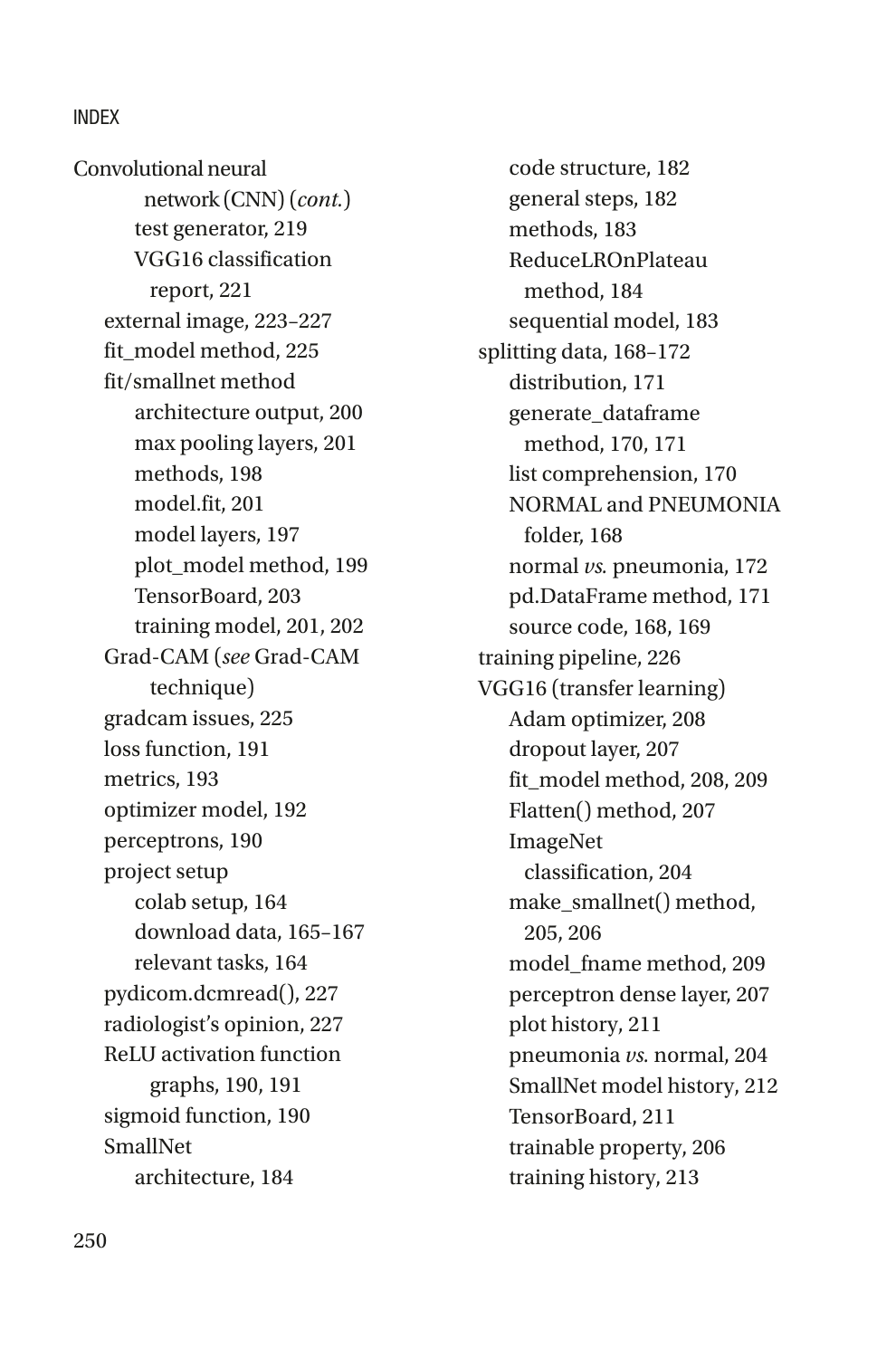training progress, 210 transfer learning, 204

# **D**

Data processing/cleaning categorical data, 135 categorical data/one-hot encoding, 138–140 classification\_report function, 150 cleaning data, 136–138 code classifier, 152 Colab notebook, 128 confusion matrix, 148 counter function, 142 cross\_validate function, 144 data/isolating columns, 130–133 decision tree classifier, 144–146 delimiter, 131 disposition, 128 dummy-variable version, 140 evaluation, 147–151 fig.add\_subplot method, 135 graphviz library, 152 grid searching, 146, 147 libraries, 129–131 NEISS.txt file, 130 pipeline, 140–143 visualization, 133–136, 151 Debugging callback metrics, 234

case scenario, 234 code search results, 237 considerations patient privacy, 238 documentation, 235, 236 error message, 231 guidelines, 232, 233 make\_network method, 232 stack overflow queries, 234 Decision trees bootstrapped aggregation, 101 classification and regression trees (CART), 100, 101 data processing/cleaning, 150–154 ensemble methods, 101–103 Gini impurity coefficient, 100 node/branches, 99 structure, 98, 99 Deep learning (DL), 8, 9, 11 ANNs (*see* Artificial neural networks (ANNs)) concepts, 229 Dimensionality reduction, 104 Dynamic programming approach, 38

### **E, F**

Elastic regression, 91 Ensemble methods, 101–103 Evaluation metrics, 121–124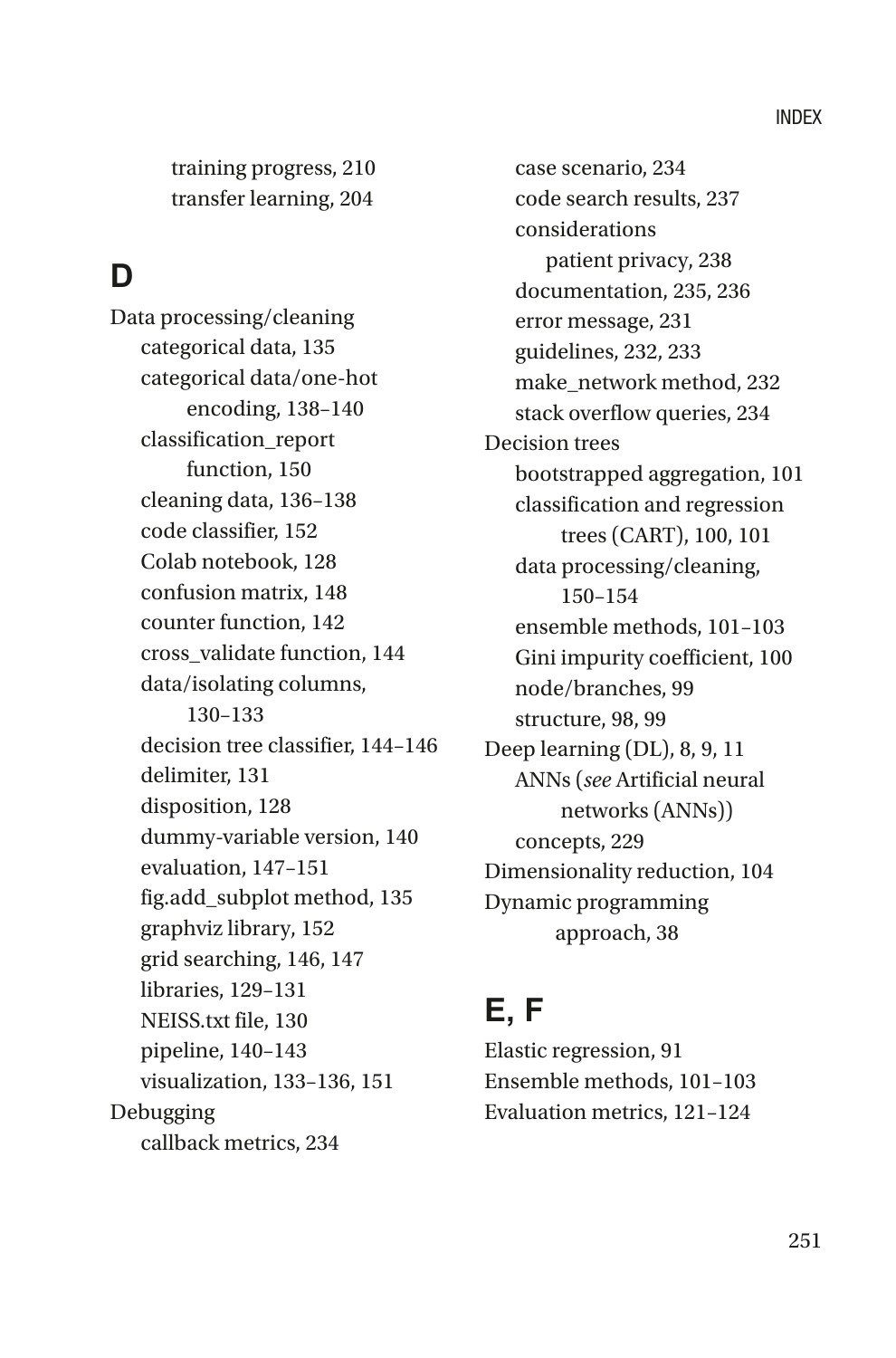# **G, H**

Gale-Shapley stable matching algorithm, 26–28 Grad-CAM technique, 163 Grad-CAM results, 216 model.predict, 215 prediction class, 216 SmallNet, 216 source code, 213 VGG16, 216 VizGradCam method, 213–215 Greedy algorithm, 22 decision trees, 100, 101

# **I, J**

Instance learning algorithms, 93–98

# **K**

Kaggle hosts machine learning competitions, 163 k-fold cross validation, machine learning, 124, 125 K-nearest neighbors, machine learning, 93–95

# **L**

LASSO, 90, 91 Linear regression, 83–85 Logistic regression, 85–89 Long short-term memory (LSTM), 120

## **M**

Machine learning (ML), 7, 9, 11, 79 algorithm fundamentals, 79–82 ANNs/DL, 110 clustering/dimensionality reduction, 103–110 decision trees/tree-based ensemble, 98–103 evaluation metrics, 121–124 instance learning, 93–98 k-fold cross validation, 124, 125 regression, 82–92 training process, 79, 80 Maximum likelihood estimation (MLE), 89 Mean squared error (MSE), 122

# **N, O**

Natural language processing algorithms (NLP), 8, 239

# **P, Q**

Principal components analysis (PCA), 108–110 Project setup data generators/augmenting images, test generators, 174 splitting data, training, validation, and test data, 168 PyCaret blending, 159 classification methods, 152, 153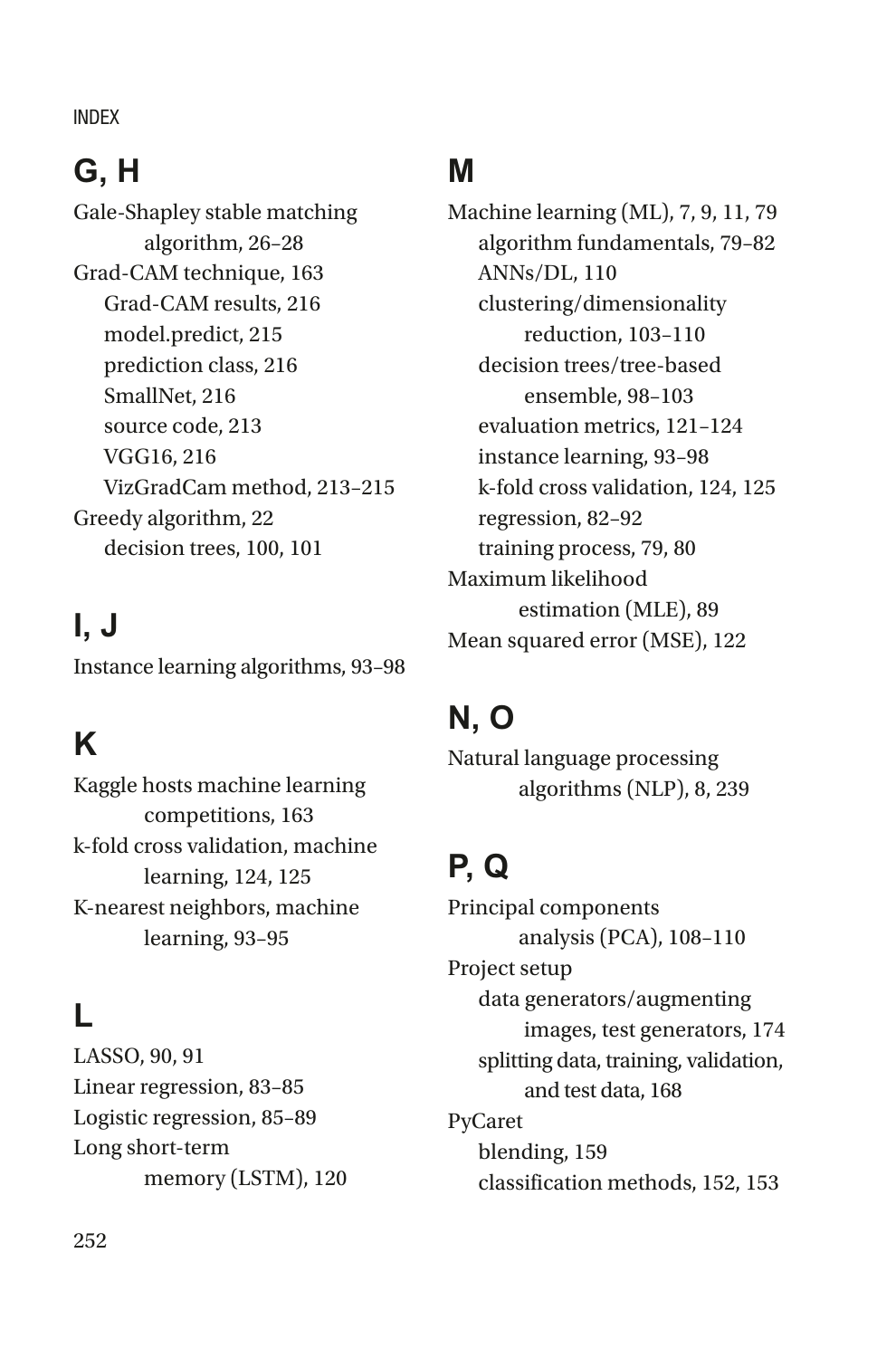compare\_models method, 156 confusion matrix, 159 decision stumps, 157 description, 155 exporting/loading model, 161 GBM model, 158 gradient boosting machine, 158 interactive component, 154 model selection, 152 predict\_model function, 160 setup function, 155 top models variable, 157 training process, 154, 156 Python programming bit information, 45–47 classes, 62 Colab notebook, 43 compiling, 42 data frame, 75 file input/for loops/iteration, 59–66 file output/dictionaries/list operations dictionaries, 70, 73 equation, 66 opening and closing braces, 72 positive/negative root, 66, 67 read\_write\_file function, 68, 71 root\_finder function, 68, 70 source code, 72 function, 49–51 google account, 43

If statements, 54–58 input .csv file, 59, 60 interpolate, 53 for loop, 65 pandas, 74–77 prototyping tool, 44 CSV Reader object, 62 split method, 52 standard library, 45 text files, 41, 42 variables, 47–54

### **R**

Random Access Memory (RAM), 34 Random forest, 102 Received operative characteristic (ROC), 87, 88 Recurrent neural networks (RNNs), 120 Recursion approach, 22 Region-based convolutional neural networks (RCNNs), 120 Regression techniques hyperparameter, 91 LASSO/ridge/elastic Net, 89–92 linear regression, 83–85 logistic regression, 85–89 two/three dimensional data, 83 Ridge regression, 89–92

#### **S**

scikit-learn, 127